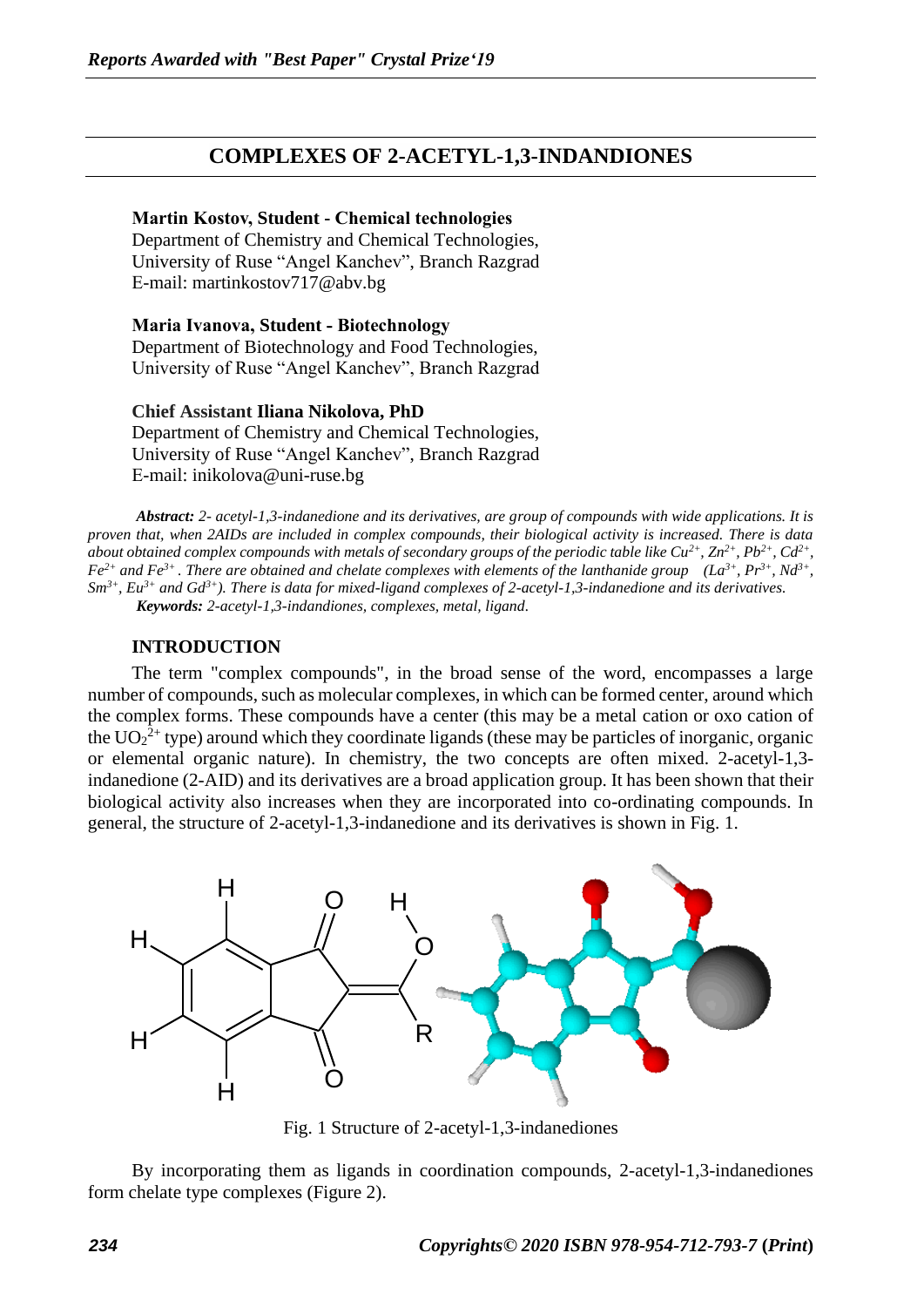

Fig. 2 Structural formulas of chelate complexes (left - hemoglobin, right - chlorophyll)

### **EXPLANATION**

The co-ordinating compound 2-AID has been studied more often than usual for the complexation of a 2-acyl derivative of 1,3-indanedione, to relieve the effect of the acyl substitution of the substituents on the indanedione ring. The first-physiochemical investigations of the 2-AID coordinate coordinating compounds date back to 1969 (Zacharova-Kalavska D., I. Zelensky, A. Perjessy, A., 1969). The complexes 2-acetyl, 2-propenoyl and 2-benzoyl-1,3 indanediones with Fe<sup>3+</sup>, Ti<sup>3+</sup> and  $UO_2^{2+}$  were studied.

### **Coordination compounds of 2-acetyl-1,3-indanediones with Cu2+, Zn2+, Pb2+, Cd2+**

A series of M (II) ( $M = Cu$ , Zn, Cd, Pb) complexes with 2-acetyl-1,3-indanedione (Figure 3) were synthesized. All complexes were obtained in a metal-ligand ratio of 1: 2. In complexes of Zn (II) and Cd (II), two molecules of water were found to be involved in the inner coordination sphere. It has been shown that the structure of the 2-AID complex with Pb (II) differs significantly from the deformed tetrahedral structure of the Cu (II), Zn (II) and Cd (II) complexes (Enchev, V., Ahmedova, Ivanova, G., Wawer, I., Stoyanov, N. and Mitewa, M., 2001).





Fig. 3 Optimized structures of the complexes of Cu (II), Pb (II), Zn (II) and Cd (II) with 2-AID

*Copyrights© 2020 ISBN 978-954-712-793-7* **(***Print***)** *235*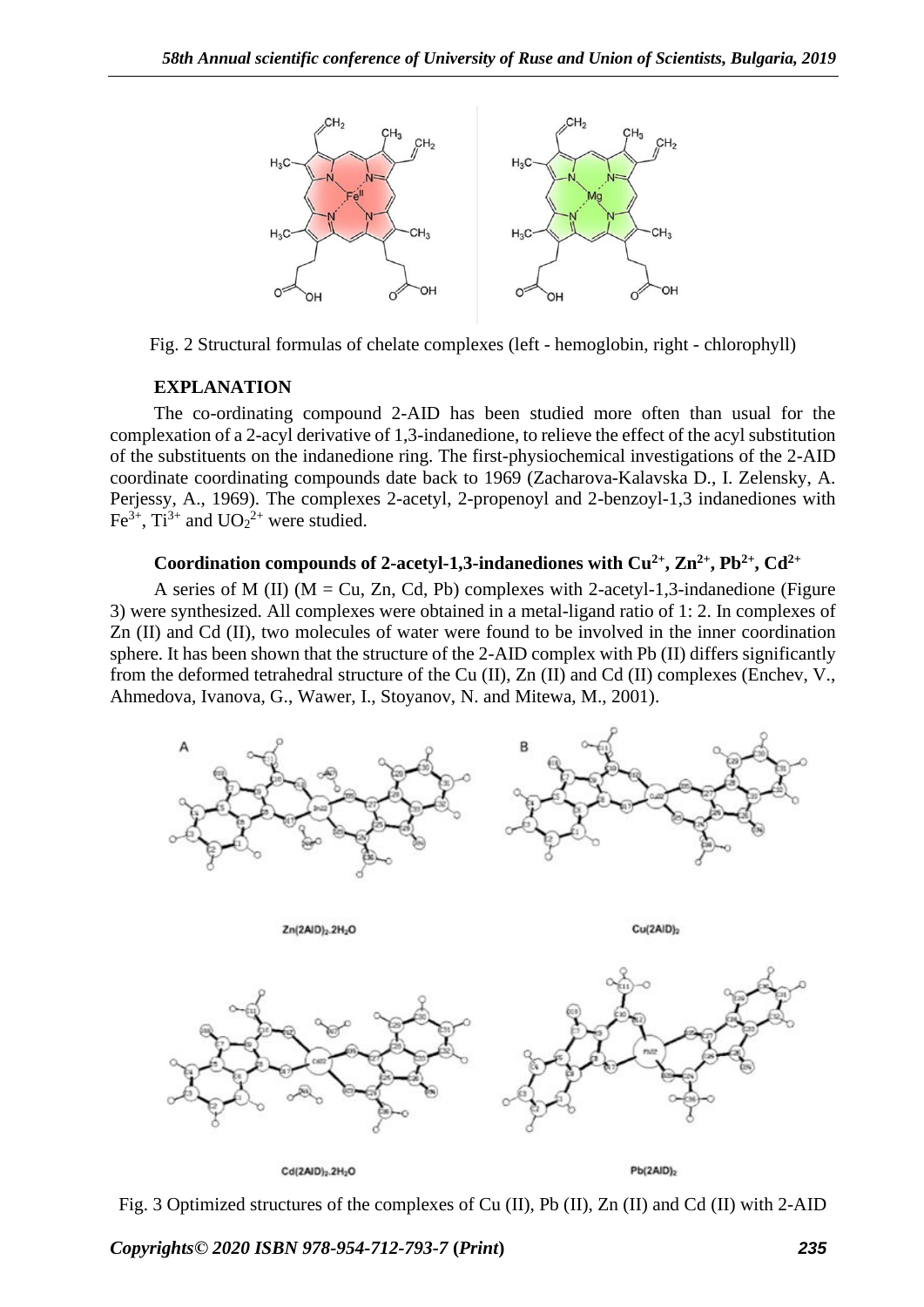# **Coordination compounds of 2-acetyl-1,3-indanediones with Fe2+ and Fe3+**

Already with the establishment of methods for the synthesis of 2-acyl derivatives of 1,3 indanedione the ease with which they coordinate around  $Fe<sup>3+</sup>$  was known (Figure 4). Therefore, the reaction with FeCl<sub>3</sub> is suggested as a qualitative response to their discovery (Rusanov V., Ahmedova A., Mitewa M., 2014).



Fig. 4 Crystal structure of the Fe (III) complex with some intermolecular distances

A monocrystalline X-ray structure of the iron (III) complex of 2-acetyl-1,3-indanedione (Figure 5) was obtained which showed the presence of two types of stereoisomers. Both types have octahedral geometry but differ slightly. Details of the Mösbauer spectroscopy show a high spin electron structure of Fe (III) centers (Ahmedova, Rusanov V., Hazell A., Wolny J., Gochev G., Trautwein A., Mitewa M., 2006).



Fig. 5 Single cell view of Fe (2-AID) 3 complex

Iron complexes are prepared in aerobic conditions from two different Fe (II) -  $Fe(NH_4)_2(SO_4)_2.6H_2O$  and  $Fe(CH_3COO)_2.6H_2O$  starting Fe. The metal salt is dissolved in 1M HCl solution. The resulting solution is mixed with an ethanol solution of 2-AID in a metal ligand ratio of 1:2. An air-stable Fe (II) complex of β-trichloroethene, 2-acetyl-1,3-indanedione (2-AID) was obtained in two different ways and studied by Mösbauer spectroscopy. Based on the results of the theoretical calculations of the Mösbauer parameters of several different geometries and spin states of the Fe-complexes of 2-AID, it is concluded that the resulting Fe(II) complex has a pseudooctadecimal geometry.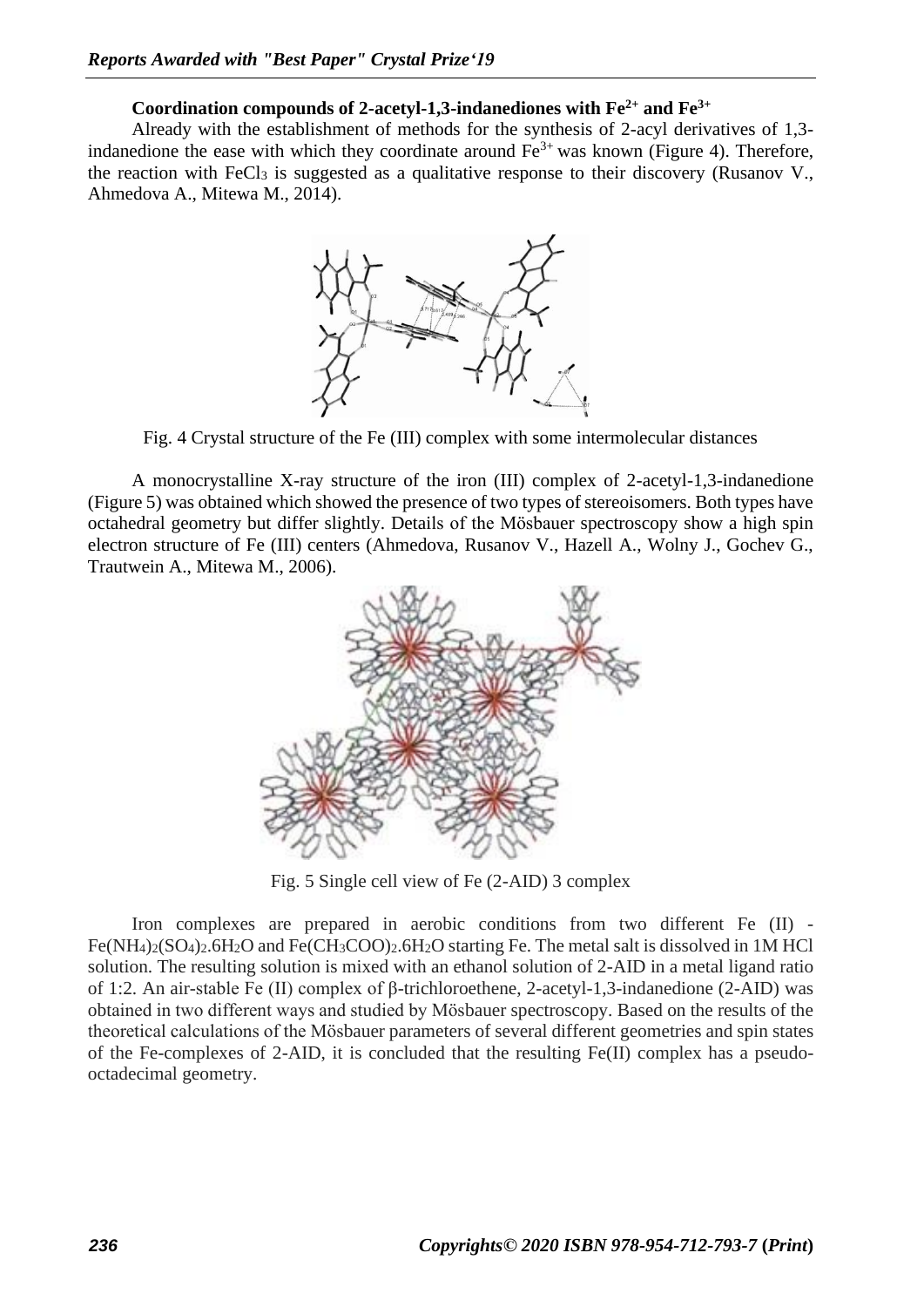

Fig. 6 Optimized Structures for high spin Fe (II) Complex of 2-AID - Octadecimal and tetrahedric model with selected bond lengths (Fe - O).

From Fig. 6 it is clear that Fe-centers are closely related to two ligand molecules, resulting in a total of four oxygen donor atoms (Rusanov V., Ahmedova A., Mitewa M., 2014).

### Coordination compounds of  $La^{3+}$ ,  $Pr^{3+}$ ,  $Nd^{3+}$ ,  $Sm^{3+}$ ,  $Eu^{3+}$  and  $Gd^{3+}$

Coordination compounds of  $La^{3+}$ ,  $Pr^{3+}$ ,  $Nd^{3+}$ ,  $Sm^{3+}$ ,  $Eu^{3+}$  and  $Gd^{3+}$  with 2-AID were also isolated in the solid state by reacting the corresponding lanthanide ions and solubilized 2-AID in ethanol followed by addition of dilute ammonia solution to pH 6-7 (Polluktov C., Zeltvai I., Tyshtenko M. et al., 1980). From data, obtained from thermogravimetric and elemental analysis, it was found that 3 molecules of 2-AID were coordinated with each lanthanide ion and the complexes crystallized as hexahydrate. Comparison of the IR spectra of the complexes with that of the free ligand, confirms the chelation with 2-AID deprotonated molecules as well as the presence of crystallization water.

### **Mixed ligand coordination compounds of 2-AID**

Several scientific reports are known for the preparation of mixed ligand complexes of 2-AID with ions of transition metals (Zacharová-Kalavská D., Perjéssy A. & Zelenský I., 1970). Bater and co-workers describe the preparation of quaternary complexes of Mn, Fe, Co, Ni with a general composition ML'2L2, (HL-series of β-dicarbonyl compounds, including 2-acetyl- and 2-benzoyl-1,3- L'- nicotinamide) (BatyrD., Starysh M., 1994).

### **CONCLUSIONS**

The presence of a hydroxyl and carbonyl bond in the immediate vicinity and the appearance of tautomerism in the structure of 2-acetyl-1,3-indanedione and its derivatives make them suitable for complex formation.

Complexes of various derivatives of 2-AID with metals from the primary and secondary groups of the periodic system were obtained. Coordinating compounds with elements of the lanthanide group have also been synthesized.

There are also data on mixed ligand complexes. From the literature references, it can be concluded that 2-AIDs are suitable for complex formation

### **REFERENCES**

Ahmedova A., Rusanov V., Hazell A., Wolny J., Gochev G., Trautwein A., Mitewa M., (2006), X-ray and 57Fe Mössbauer study on a Fe (III) complex of 2-acetyl-1, 3-indandione, [Inorganica Chimica Acta,](https://www.sciencedirect.com/science/journal/00201693) [Volume 359, Issue 10,](https://www.sciencedirect.com/science/journal/00201693/359/10) p. 3123-3128.

Batyr D., Starysh M., (1994), Adducticotinamide to bis-P-diketones of 3d-elements, Izv. AN Resp. Mold Ser. Biol. Him, № 4, p. 78-79.

Enchev,V., Ahmedova, A., Ivanova, G.,Wawer, I., Stoyanov, N. and Mitewa M., (2001) Quantum chemical and spectroscopic study of the structure of 2-acetylindan-1,3- dione complexes with metal(II) ions, J. Mol. Struct.595, p. 67-76